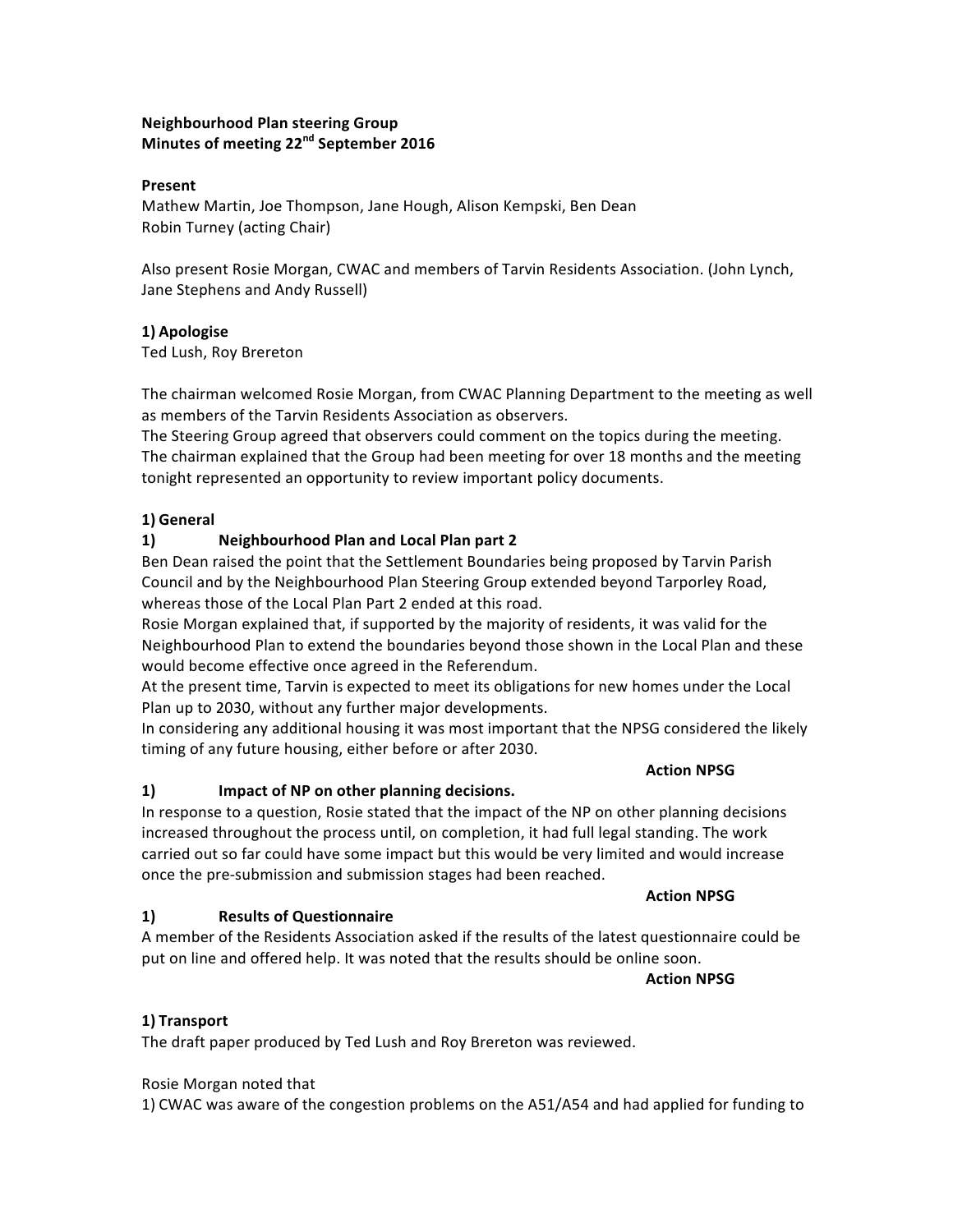improve the situation.

No update could be provided until after the Autumn Statement.

1) The Neighbourhood Plan could not link transport improvements to potential developments outside the NP area.

Even within the NP area, transport improvements should only be linked to significant developments.

- 1) The NP for Malpas provided an example of how the NP had been linked to the local road network and should be consulted.
- 2) If additional car parking was needed, e.g. off Tarporley Rd., it was relevant to show this on the plan.

Whilst it was desirable to seek the agreement of the landowner this was not essential. 1) Bus Services, whilst of importance, were outside the scope of the NP.

Other comments

1) There was some concern that individual comments in the questionnaire were being given undue weight as part of the evidence.

#### **Action on above Ted/Roy**

# **1) Housing**

The draft paper prepared by Joe Thompson and Mathew Martin was reviewed.

- 1) The structure of the section needed to be revised in line with the Tattenhall template, with a clear statement of Policies.
- 2) The timing of development beyond current targets, either pre or past 2030 should be clarified.
- 3) The need for none residential developments, e.g. offices, manufacturing, hotels etc. also needed to be considered in the plan.
- 4) CWAC has standards on car parking provision for residential properties which should be consulted.
- 5) Whilst it was possible to restrict access to Affordable Housing to local people it was difficult, if not impossible, to place restrictions on free market housing.
- 6) Further consideration needed to be given to the demographics, particularly the provision of sheltered housing, both public and free market funded, for elderly residents. Both the Tarporley and Kelsall NPs' had considered these issues.

# **Action on above Joe & Mathew**

# **1) Landscape**

The draft prepared by Alison & Jane was reviewed.

1) The protection of views, both into and out of the village, which were important to the character of the village, could be included in the plan.

The Tarvin Conservation Area was of special importance.

(Note: Protection of views of Tarvin Church from outside of the village had been noted by an inspector as one of the reasons for restricting development at the Pool Bank Dairy site.) 

1) The views to be protected needed to be defined and this could be done with photos, Alison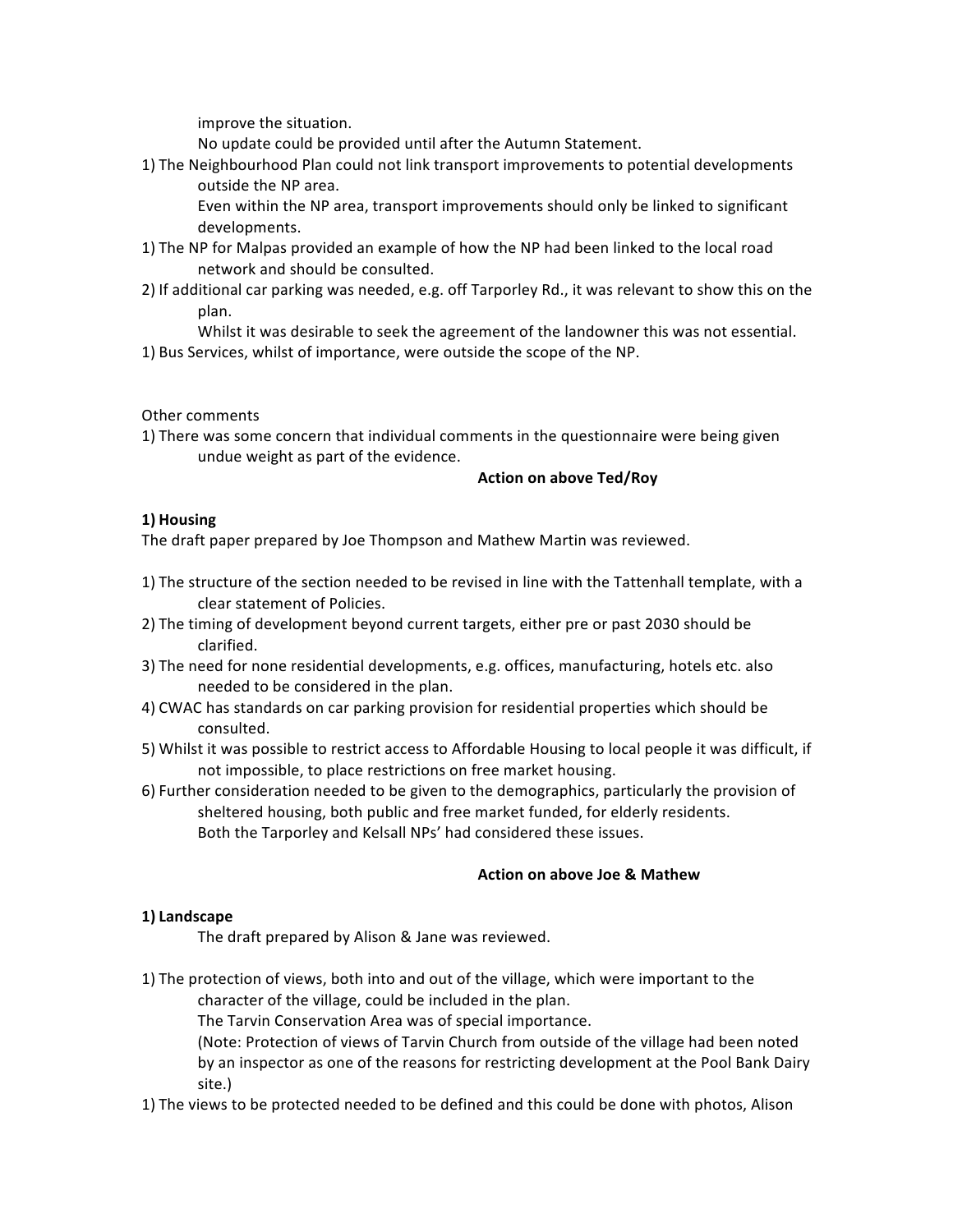shared some examples, together with lines on a map showing limits of the vista. (Note after meeting: we need to establish a master electronic plan on which these and other features can be noted, do we have one)

- 1) Relevant views would be shared on-line.
- 2) CWAC had published criteria on the selection of Green Spaces for protection.

Each proposed Green Space needed to be assessed and justified against these criteria and shown on a map.

Rosie promised to forward the relevant link.

#### **Action Rosie**

- 1) It was possible for a site to be both Green Belt and a protected Green Space. In reviewing the Green Spaces the land between Townfield Lane and the A51/A54 would also be considered for inclusion.
- 2) Other documents of value were shared
- a. Landscape Strategy
- b. Areas of Special Landscape Value
- 3) The Tarporley NP provided some examples of protected Green Space.

#### **Action on above Alison and Jane**

#### 1) Leisure Facilities (*Note should be 6 but word refuses to accept this*)

The note produced by Robin and based on the documents agreed by the NPSG and shared with the Kink George V Playing Field Committee and Tarvin PC in 2015 was discussed.

Some members of the Steering Group questioned the need for an all-weather training pitch and wondered whether it was appropriate for a village the size of Tarvin since youngsters could always catch the bus to Christleton for suitable facilities. Concerns were raised at the proposal for floodlighting and it was questioned whether changing facilities were really needed.

The policy was defended on the basis that it was important that youngsters, particularly those in the 11-16 age group, were provided with good leisure facilities. Facilities which were popular with this age group, such as a swimming pool, were unfortunately beyond the scope of the village at the present time but it was still important to take account of their needs. Any new facilities needed to be to current standards and suitable for the next 20-30 years.

- 1) It was agreed that the documents would be reviewed again when all members of the Steering Group are present.
- 2) A note outlining the pros and cons of siting an all-weather pitch at different locations, including on King George V Playing Fields, would be prepared.
- 3) There was a suggestion that a skate board park could be sited the little used additional car park at the Community Centre.

#### **Action on above Robin**

#### 1) Health (should be 7, see above)

Carol had made contact the Area Health Authority, who had expressed interest in possible use of space in the Community Centre as a base for a GP.